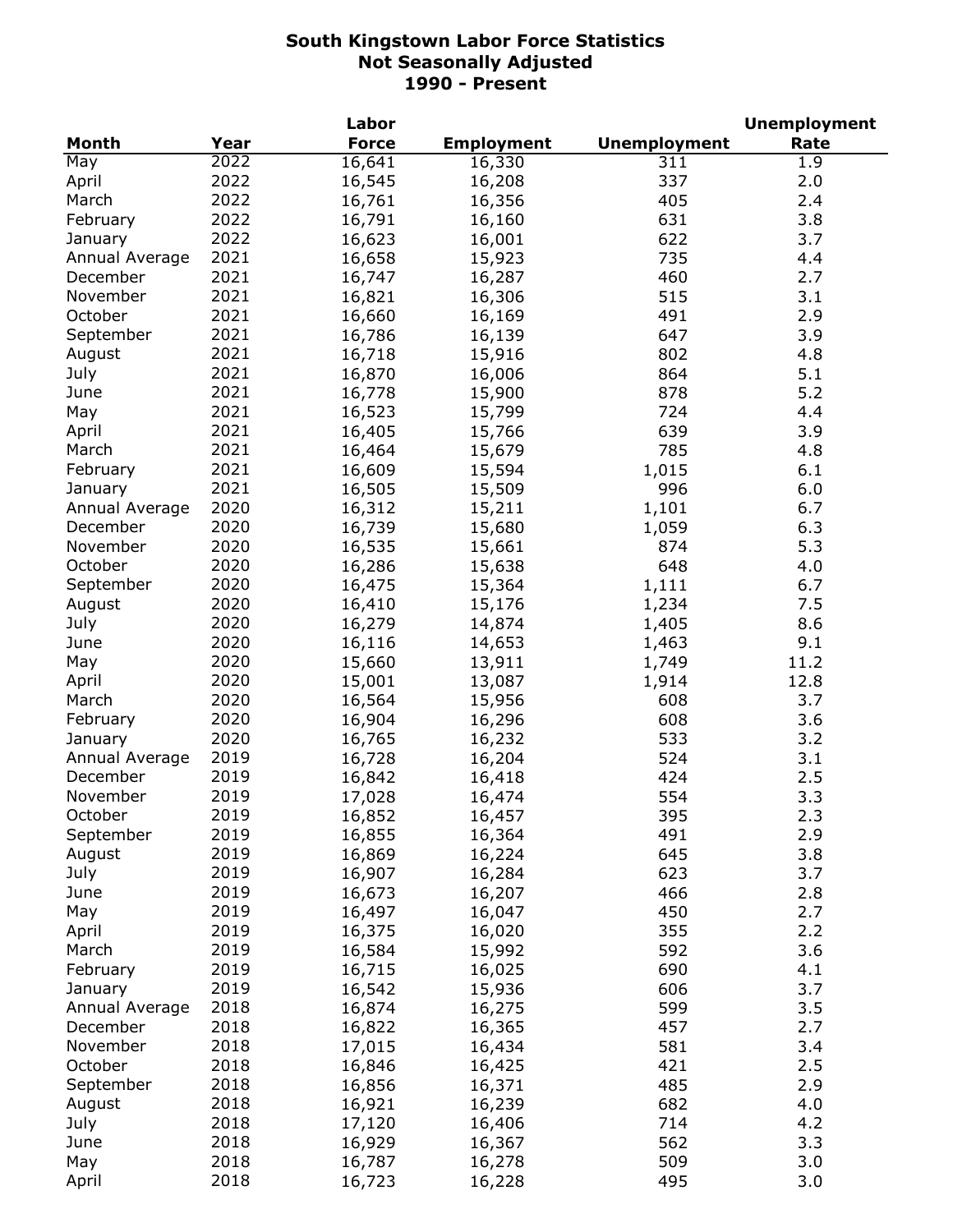|                |      | Labor        |                   |                     | <b>Unemployment</b> |
|----------------|------|--------------|-------------------|---------------------|---------------------|
| <b>Month</b>   | Year | <b>Force</b> | <b>Employment</b> | <b>Unemployment</b> | Rate                |
| March          | 2018 | 16,858       | 16,129            | 729                 | 4.3                 |
| February       | 2018 | 16,914       | 16,102            | 812                 | 4.8                 |
| January        | 2018 | 16,687       | 15,951            | 736                 | 4.4                 |
| Annual Average | 2017 | 16,819       | 16,152            | 667                 | 4.0                 |
| December       | 2017 | 16,812       | 16,253            | 559                 | 3.3                 |
| November       | 2017 | 16,945       | 16,279            | 666                 | 3.9                 |
| October        | 2017 | 16,750       | 16,260            | 490                 | 2.9                 |
| September      | 2017 | 16,831       | 16,296            | 535                 | 3.2                 |
| August         | 2017 | 16,847       | 16,131            | 716                 | 4.3                 |
| July           | 2017 | 17,008       | 16,217            | 791                 | 4.7                 |
| June           | 2017 | 16,904       | 16,214            | 690                 | 4.1                 |
| May            | 2017 | 16,661       | 16,099            | 562                 | 3.4                 |
| April          | 2017 | 16,640       | 16,115            | 525                 | 3.2                 |
|                | 2017 |              |                   | 829                 | 4.9                 |
| March          |      | 16,884       | 16,055            |                     |                     |
| February       | 2017 | 16,810       | 15,995            | 815                 | 4.8                 |
| January        | 2017 | 16,733       | 15,905            | 828                 | 4.9                 |
| Annual Average | 2016 | 16,452       | 15,662            | 790                 | 4.8                 |
| December       | 2016 | 16,449       | 15,829            | 620                 | 3.8                 |
| November       | 2016 | 16,472       | 15,858            | 614                 | 3.7                 |
| October        | 2016 | 16,396       | 15,812            | 584                 | 3.6                 |
| September      | 2016 | 16,394       | 15,707            | 687                 | 4.2                 |
| August         | 2016 | 16,542       | 15,678            | 864                 | 5.2                 |
| July           | 2016 | 16,658       | 15,757            | 901                 | 5.4                 |
| June           | 2016 | 16,579       | 15,754            | 825                 | 5.0                 |
| May            | 2016 | 16,331       | 15,569            | 762                 | 4.7                 |
| April          | 2016 | 16,335       | 15,596            | 739                 | 4.5                 |
| March          | 2016 | 16,515       | 15,531            | 984                 | 6.0                 |
| February       | 2016 | 16,437       | 15,476            | 961                 | 5.8                 |
| January        | 2016 | 16,319       | 15,378            | 941                 | 5.8                 |
| Annual Average | 2015 | 16,517       | 15,603            | 914                 | 5.5                 |
| December       | 2015 | 16,477       | 15,700            | 777                 | 4.7                 |
| November       | 2015 | 16,498       | 15,682            | 816                 | 4.9                 |
| October        | 2015 | 16,364       | 15,676            | 688                 | 4.2                 |
| September      | 2015 | 16,347       | 15,597            | 750                 | 4.6                 |
| August         | 2015 | 16,502       | 15,610            | 892                 | 5.4                 |
| July           | 2015 | 16,675       | 15,685            | 990                 | 5.9                 |
| June           | 2015 | 16,662       | 15,715            | 947                 | 5.7                 |
| May            | 2015 | 16,511       | 15,606            | 905                 | 5.5                 |
| April          | 2015 | 16,399       | 15,595            | 804                 | 4.9                 |
| March          | 2015 | 16,546       | 15,476            | 1,070               | 6.5                 |
| February       | 2015 | 16,623       | 15,481            | 1,142               | 6.9                 |
| January        | 2015 | 16,602       | 15,412            | 1,190               | 7.2                 |
| Annual Average | 2014 | 16,508       | 15,328            | 1,180               | 7.1                 |
| December       | 2014 | 16,517       | 15,596            | 921                 | 5.6                 |
| November       | 2014 | 16,571       |                   | 995                 | 6.0                 |
| October        |      |              | 15,576            |                     |                     |
|                | 2014 | 16,524       | 15,579            | 945                 | 5.7                 |
| September      | 2014 | 16,487       | 15,424            | 1,063               | 6.4                 |
| August         | 2014 | 16,587       | 15,402            | 1,185               | 7.1                 |
| July           | 2014 | 16,740       | 15,434            | 1,306               | 7.8                 |
| June           | 2014 | 16,500       | 15,457            | 1,043               | 6.3                 |
| May            | 2014 | 16,343       | 15,231            | 1,112               | 6.8                 |
| April          | 2014 | 16,280       | 15,187            | 1,093               | 6.7                 |
| March          | 2014 | 16,522       | 15,074            | 1,448               | 8.8                 |
| February       | 2014 | 16,509       | 15,044            | 1,465               | 8.9                 |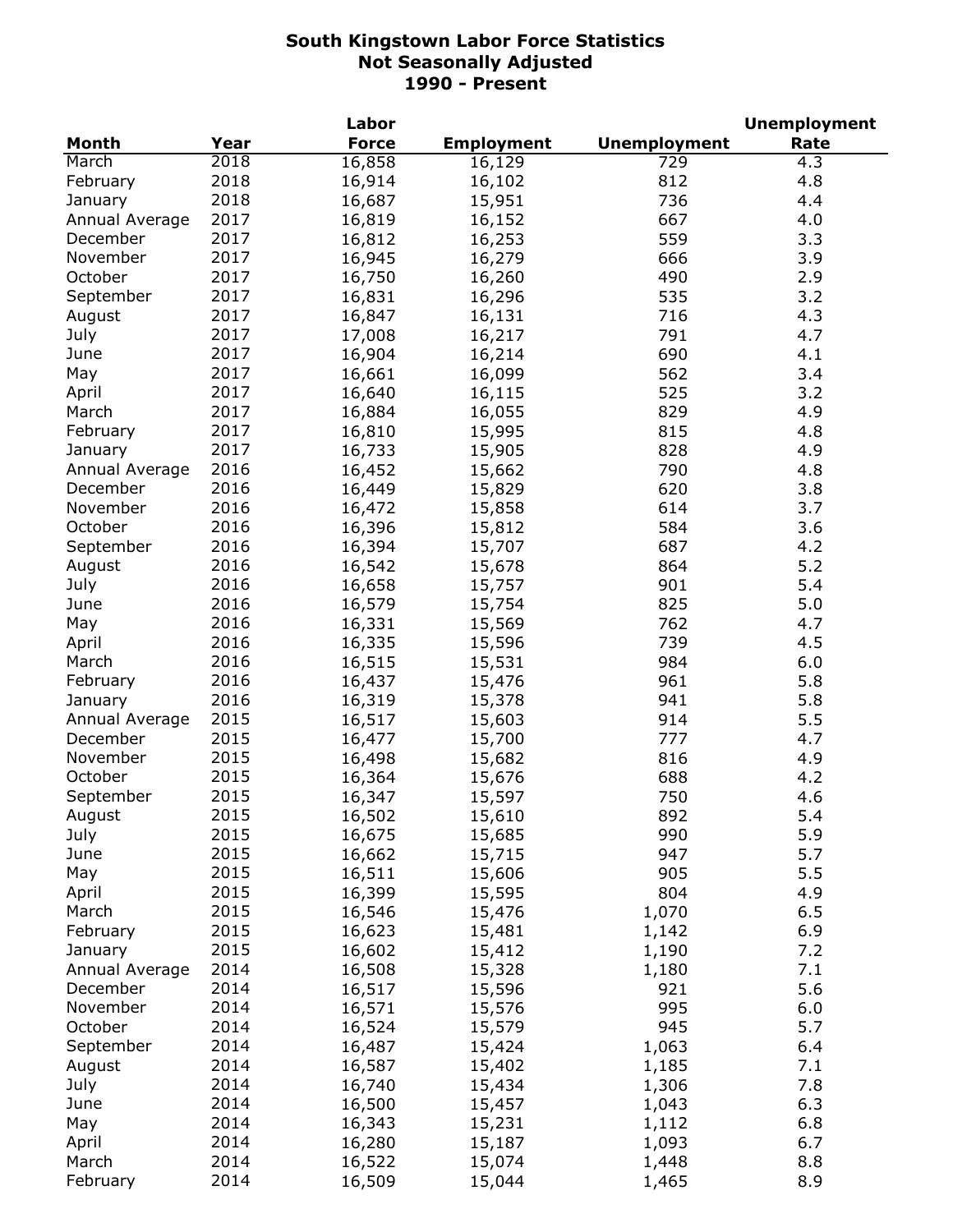|                |      | Labor        |                   |                     | <b>Unemployment</b> |
|----------------|------|--------------|-------------------|---------------------|---------------------|
| <b>Month</b>   | Year | <b>Force</b> | <b>Employment</b> | <b>Unemployment</b> | Rate                |
| January        | 2014 | 16,510       | 14,931            | 1,579               | 9.6                 |
| Annual Average | 2013 | 16,554       | 15,079            | 1,475               | 8.9                 |
| December       | 2013 | 16,574       | 15,155            | 1,419               | 8.6                 |
| November       | 2013 | 16,606       | 15,209            | 1,397               | 8.4                 |
| October        | 2013 | 16,416       | 15,131            | 1,285               | 7.8                 |
| September      | 2013 | 16,416       | 15,119            | 1,297               | 7.9                 |
| August         | 2013 | 16,678       | 15,075            | 1,603               | 9.6                 |
| July           | 2013 | 16,850       | 15,166            | 1,684               | 10.0                |
| June           | 2013 | 16,676       | 15,201            | 1,475               | 8.8                 |
| May            | 2013 | 16,414       | 15,020            | 1,394               | 8.5                 |
| April          | 2013 | 16,383       | 15,017            | 1,366               | 8.3                 |
| March          | 2013 | 16,454       | 14,931            | 1,523               | 9.3                 |
| February       | 2013 | 16,512       | 14,993            | 1,519               | 9.2                 |
| January        | 2013 | 16,670       | 14,931            | 1,739               | 10.4                |
| Annual Average | 2012 | 16,412       | 14,884            | 1,528               | 9.3                 |
| December       | 2012 | 16,558       |                   |                     | 8.4                 |
| November       | 2012 |              | 15,160            | 1,398               | 8.9                 |
|                |      | 16,617       | 15,143            | 1,474               |                     |
| October        | 2012 | 16,591       | 15,200            | 1,391               | 8.4                 |
| September      | 2012 | 16,373       | 15,070            | 1,303               | 8.0                 |
| August         | 2012 | 16,542       | 14,951            | 1,591               | 9.6                 |
| July           | 2012 | 16,650       | 14,943            | 1,707               | 10.3                |
| June           | 2012 | 16,370       | 14,948            | 1,422               | 8.7                 |
| May            | 2012 | 16,207       | 14,793            | 1,414               | 8.7                 |
| April          | 2012 | 16,175       | 14,696            | 1,479               | 9.1                 |
| March          | 2012 | 16,271       | 14,605            | 1,666               | 10.2                |
| February       | 2012 | 16,295       | 14,576            | 1,719               | 10.5                |
| January        | 2012 | 16,291       | 14,517            | 1,774               | 10.9                |
| Annual Average | 2011 | 16,427       | 14,801            | 1,626               | 9.9                 |
| December       | 2011 | 16,400       | 14,849            | 1,551               | 9.5                 |
| November       | 2011 | 16,514       | 14,904            | 1,610               | 9.7                 |
| October        | 2011 | 16,362       | 14,881            | 1,481               | 9.1                 |
| September      | 2011 | 16,214       | 14,796            | 1,418               | 8.7                 |
| August         | 2011 | 16,425       | 14,813            | 1,612               | 9.8                 |
| July           | 2011 | 16,527       | 14,828            | 1,699               | 10.3                |
| June           | 2011 | 16,418       | 14,907            | 1,511               | 9.2                 |
| May            | 2011 | 16,293       | 14,770            | 1,523               | 9.3                 |
| April          | 2011 | 16,356       | 14,793            | 1,563               | 9.6                 |
| March          | 2011 | 16,485       | 14,707            | 1,778               | 10.8                |
| February       | 2011 | 16,504       | 14,676            | 1,828               | 11.1                |
| January        | 2011 | 16,626       | 14,689            | 1,937               | 11.7                |
| Annual Average | 2010 | 16,771       | 15,028            | 1,743               | 10.4                |
| December       | 2010 | 16,708       | 15,082            | 1,626               | 9.7                 |
| November       | 2010 | 16,846       | 15,100            | 1,746               | 10.4                |
| October        | 2010 | 16,709       | 15,112            | 1,597               | 9.6                 |
| September      | 2010 | 16,708       | 15,125            | 1,583               | 9.5                 |
| August         | 2010 | 16,967       | 15,166            | 1,801               | 10.6                |
| July           | 2010 | 17,111       | 15,185            | 1,926               | 11.3                |
| June           | 2010 | 16,761       | 15,165            | 1,596               | 9.5                 |
| May            | 2010 | 16,627       | 14,996            | 1,631               | 9.8                 |
| April          | 2010 | 16,701       | 15,004            | 1,697               | 10.2                |
| March          | 2010 | 16,690       | 14,844            | 1,846               | 11.1                |
| February       | 2010 |              |                   |                     | 11.4                |
|                | 2010 | 16,699       | 14,795            | 1,904               |                     |
| January        |      | 16,724       | 14,760            | 1,964               | 11.7                |
| Annual Average | 2009 | 15,845       | 14,342            | 1,503               | 9.5                 |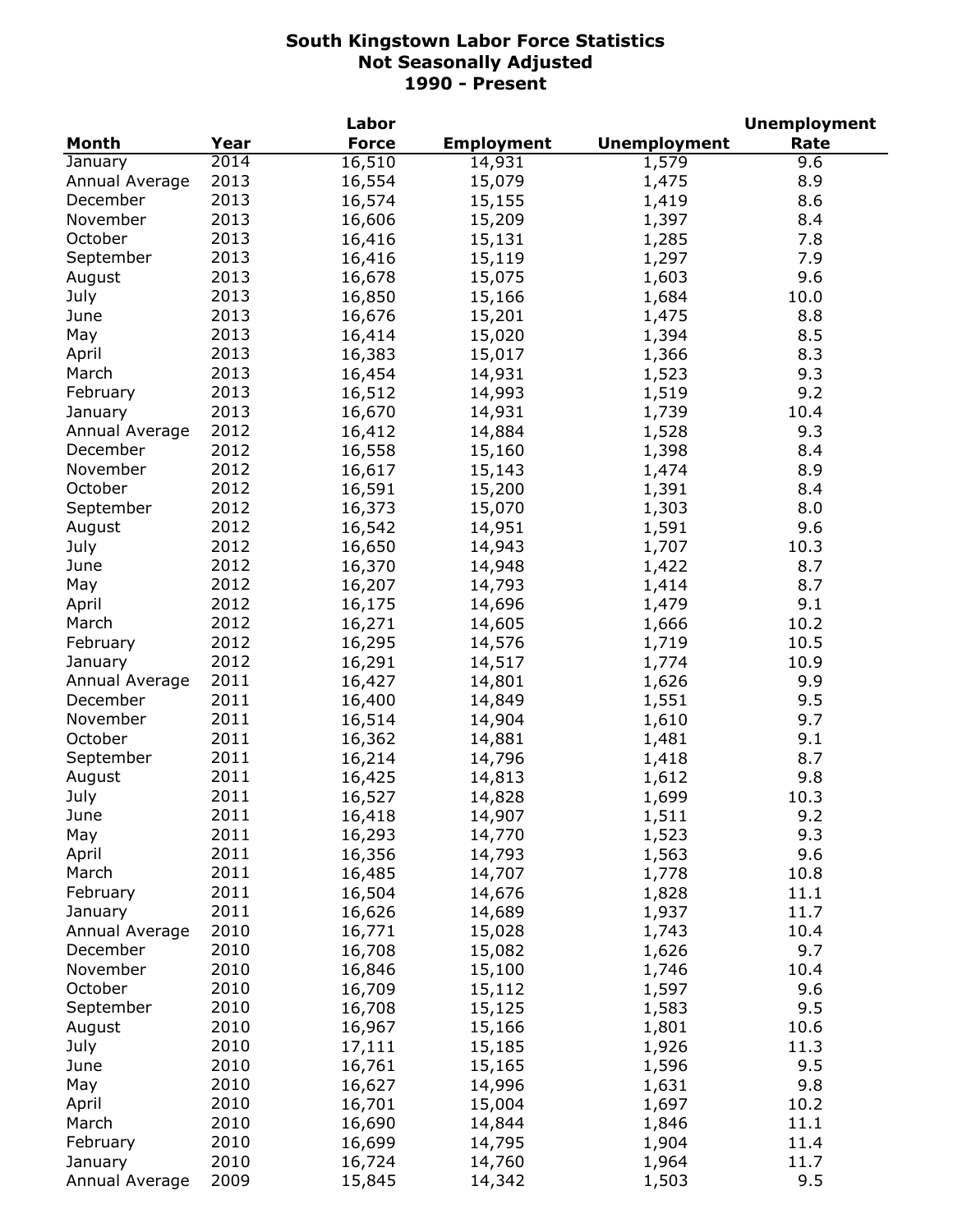|                |      | Labor        |                   |                     | <b>Unemployment</b> |
|----------------|------|--------------|-------------------|---------------------|---------------------|
| <b>Month</b>   | Year | <b>Force</b> | <b>Employment</b> | <b>Unemployment</b> | Rate                |
| December       | 2009 | 15,841       | 14,298            | 1,543               | 9.7                 |
| November       | 2009 | 15,775       | 14,414            | 1,361               | 8.6                 |
| October        | 2009 | 15,666       | 14,337            | 1,329               | 8.5                 |
| September      | 2009 | 15,747       | 14,313            | 1,434               | 9.1                 |
| August         | 2009 | 15,893       | 14,417            | 1,476               | 9.3                 |
| July           | 2009 | 16,113       | 14,490            | 1,623               | 10.1                |
| June           | 2009 | 15,960       | 14,465            | 1,495               | 9.4                 |
| May            | 2009 | 15,750       | 14,267            | 1,483               | 9.4                 |
| April          | 2009 | 15,737       | 14,308            | 1,429               | 9.1                 |
| March          | 2009 | 15,795       | 14,243            | 1,552               | 9.8                 |
| February       | 2009 | 15,945       | 14,274            | 1,671               | 10.5                |
| January        | 2009 | 15,916       | 14,278            | 1,638               | 10.3                |
| Annual Average | 2008 | 15,906       | 14,867            | 1,039               | 6.5                 |
| December       | 2008 | 15,958       | 14,630            | 1,328               | 8.3                 |
| November       | 2008 | 15,924       | 14,783            | 1,141               | 7.2                 |
| October        | 2008 | 15,851       | 14,789            | 1,062               | 6.7                 |
| September      | 2008 |              |                   |                     | 6.7                 |
|                |      | 15,872       | 14,805            | 1,067               |                     |
| August         | 2008 | 15,980       | 14,837            | 1,143               | 7.2                 |
| July           | 2008 | 16,079       | 14,974            | 1,105               | 6.9                 |
| June           | 2008 | 15,959       | 15,012            | 947                 | 5.9                 |
| May            | 2008 | 15,811       | 14,855            | 956                 | 6.0                 |
| April          | 2008 | 15,736       | 14,960            | 776                 | 4.9                 |
| March          | 2008 | 15,852       | 14,899            | 953                 | 6.0                 |
| February       | 2008 | 15,861       | 14,895            | 966                 | 6.1                 |
| January        | 2008 | 15,996       | 14,969            | 1,027               | 6.4                 |
| Annual Average | 2007 | 16,045       | 15,354            | 691                 | 4.3                 |
| December       | 2007 | 16,058       | 15,310            | 748                 | 4.7                 |
| November       | 2007 | 16,152       | 15,438            | 714                 | 4.4                 |
| October        | 2007 | 15,983       | 15,397            | 586                 | 3.7                 |
| September      | 2007 | 15,987       | 15,389            | 598                 | 3.7                 |
| August         | 2007 | 16,015       | 15,335            | 680                 | 4.2                 |
| July           | 2007 | 16,172       | 15,443            | 729                 | 4.5                 |
| June           | 2007 | 16,097       | 15,489            | 608                 | 3.8                 |
| May            | 2007 | 15,923       | 15,322            | 601                 | 3.8                 |
| April          | 2007 | 15,931       | 15,293            | 638                 | 4.0                 |
| March          | 2007 | 16,009       | 15,296            | 713                 | 4.5                 |
| February       | 2007 | 16,067       | 15,270            | 797                 | 5.0                 |
| January        | 2007 | 16,149       | 15,268            | 881                 | 5.5                 |
| Annual Average | 2006 | 16,005       | 15,297            | 708                 | 4.4                 |
| December       | 2006 | 16,128       | 15,508            | 620                 | 3.8                 |
| November       | 2006 | 16,153       | 15,523            | 630                 | 3.9                 |
| October        | 2006 | 16,040       | 15,482            | 558                 | 3.5                 |
| September      | 2006 | 16,022       | 15,389            | 633                 | 4.0                 |
| August         | 2006 | 16,145       | 15,363            | 782                 | 4.8                 |
| July           | 2006 | 16,190       | 15,394            | 796                 | 4.9                 |
| June           | 2006 | 16,057       | 15,393            | 664                 | 4.1                 |
| May            | 2006 | 15,807       | 15,201            | 606                 | 3.8                 |
| April          | 2006 | 15,878       | 15,169            | 709                 | 4.5                 |
| March          | 2006 | 15,867       | 15,075            | 792                 | 5.0                 |
| February       | 2006 | 15,868       | 15,036            | 832                 | 5.2                 |
|                | 2006 | 15,895       |                   | 869                 | 5.5                 |
| January        |      |              | 15,026            | 679                 |                     |
| Annual Average | 2005 | 15,590       | 14,911            | 657                 | 4.4<br>4.2          |
| December       | 2005 | 15,781       | 15,124            |                     |                     |
| November       | 2005 | 15,808       | 15,168            | 640                 | 4.0                 |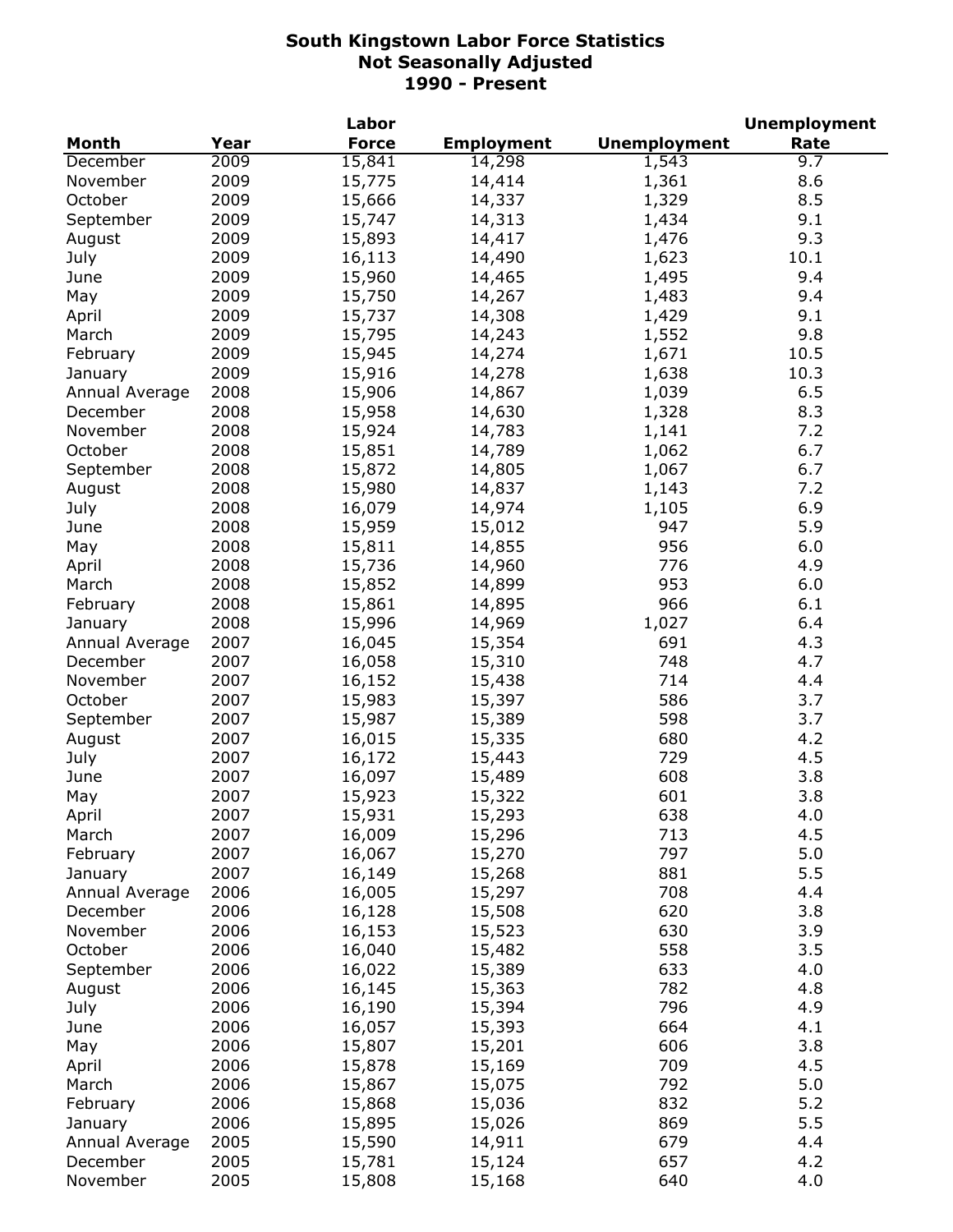|                |      | Labor        |                   |                     | <b>Unemployment</b> |
|----------------|------|--------------|-------------------|---------------------|---------------------|
| Month          | Year | <b>Force</b> | <b>Employment</b> | <b>Unemployment</b> | Rate                |
| October        | 2005 | 15,678       | 15,111            | 567                 | $\overline{3.6}$    |
| September      | 2005 | 15,707       | 15,038            | 669                 | 4.3                 |
| August         | 2005 | 15,810       | 15,067            | 743                 | 4.7                 |
| July           | 2005 | 15,781       | 15,054            | 727                 | 4.6                 |
| June           | 2005 | 15,628       | 14,989            | 639                 | 4.1                 |
| May            | 2005 | 15,355       | 14,822            | 533                 | 3.5                 |
| April          | 2005 | 15,368       | 14,765            | 603                 | 3.9                 |
| March          | 2005 | 15,387       | 14,645            | 742                 | 4.8                 |
| February       | 2005 | 15,392       | 14,593            | 799                 | 5.2                 |
| January        | 2005 | 15,393       | 14,560            | 833                 | 5.4                 |
| Annual Average | 2004 | 15,283       | 14,613            | 670                 | 4.4                 |
| December       | 2004 | 15,251       | 14,739            | 512                 | 3.4                 |
| November       | 2004 | 15,328       |                   | 530                 | 3.5                 |
|                |      |              | 14,798            | 472                 | 3.1                 |
| October        | 2004 | 15,202       | 14,730            |                     |                     |
| September      | 2004 | 15,164       | 14,656            | 508                 | 3.4                 |
| August         | 2004 | 15,345       | 14,675            | 670                 | 4.4                 |
| July           | 2004 | 15,446       | 14,729            | 717                 | 4.6                 |
| June           | 2004 | 15,324       | 14,669            | 655                 | 4.3                 |
| May            | 2004 | 15,144       | 14,503            | 641                 | 4.2                 |
| April          | 2004 | 15,196       | 14,492            | 704                 | 4.6                 |
| March          | 2004 | 15,252       | 14,423            | 829                 | 5.4                 |
| February       | 2004 | 15,320       | 14,453            | 867                 | 5.7                 |
| January        | 2004 | 15,423       | 14,488            | 935                 | 6.1                 |
| Annual Average | 2003 | 15,094       | 14,398            | 696                 | 4.6                 |
| December       | 2003 | 15,098       | 14,466            | 632                 | 4.2                 |
| November       | 2003 | 15,164       | 14,510            | 654                 | 4.3                 |
| October        | 2003 | 15,017       | 14,451            | 566                 | 3.8                 |
| September      | 2003 | 14,973       | 14,406            | 567                 | 3.8                 |
| August         | 2003 | 15,057       | 14,419            | 638                 | 4.2                 |
| July           | 2003 | 15,168       | 14,472            | 696                 | 4.6                 |
| June           | 2003 | 15,226       | 14,512            | 714                 | 4.7                 |
| May            | 2003 | 14,965       | 14,340            | 625                 | 4.2                 |
| April          | 2003 | 15,069       | 14,370            | 699                 | 4.6                 |
| March          | 2003 | 15,118       | 14,301            | 817                 | 5.4                 |
| February       | 2003 | 15,160       | 14,303            | 857                 | 5.7                 |
| January        | 2003 | 15,112       | 14,228            | 884                 | 5.8                 |
| Annual Average | 2002 | 14,819       | 14,210            | 609                 | 4.1                 |
| December       | 2002 | 15,019       | 14,411            | 608                 | 4.0                 |
| November       | 2002 | 15,072       | 14,444            | 628                 | 4.2                 |
| October        | 2002 | 14,941       | 14,382            | 559                 | 3.7                 |
| September      | 2002 | 14,924       | 14,349            | 575                 | 3.9                 |
| August         | 2002 | 14,963       | 14,302            | 661                 | 4.4                 |
| July           | 2002 | 14,948       | 14,308            | 640                 | 4.3                 |
| June           | 2002 | 14,835       | 14,265            | 570                 | 3.8                 |
|                |      | 14,637       |                   | 542                 | 3.7                 |
| May            | 2002 |              | 14,095            |                     |                     |
| April          | 2002 | 14,579       | 14,045            | 534                 | 3.7                 |
| March          | 2002 | 14,635       | 14,022            | 613                 | 4.2                 |
| February       | 2002 | 14,675       | 14,033            | 642                 | 4.4                 |
| January        | 2002 | 14,605       | 13,865            | 740                 | 5.1                 |
| Annual Average | 2001 | 14,610       | 14,090            | 520                 | 3.6                 |
| December       | 2001 | 14,663       | 14,175            | 488                 | 3.3                 |
| November       | 2001 | 14,670       | 14,177            | 493                 | 3.4                 |
| October        | 2001 | 14,621       | 14,150            | 471                 | 3.2                 |
| September      | 2001 | 14,584       | 14,148            | 436                 | 3.0                 |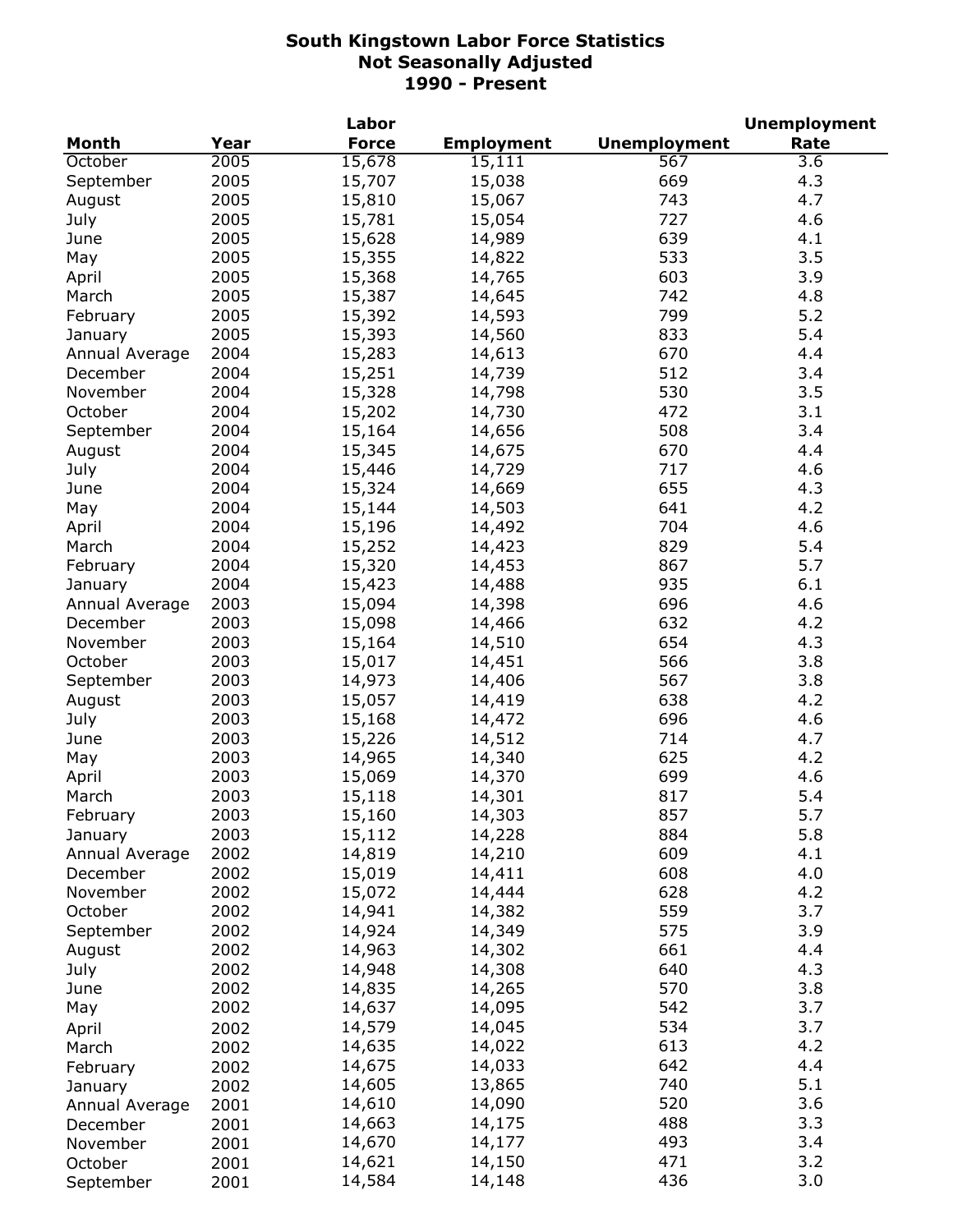|                |      | Labor        |                   |                     | <b>Unemployment</b> |
|----------------|------|--------------|-------------------|---------------------|---------------------|
| <b>Month</b>   | Year | <b>Force</b> | <b>Employment</b> | <b>Unemployment</b> | Rate                |
| August         | 2001 | 14,577       | 14,067            | $\overline{510}$    | $\overline{3.5}$    |
| July           | 2001 | 14,708       | 14,159            | 549                 | 3.7                 |
| June           | 2001 | 14,675       | 14,140            | 535                 | 3.6                 |
| May            | 2001 | 14,434       | 13,989            | 445                 | 3.1                 |
| April          | 2001 | 14,471       | 14,027            | 444                 | 3.1                 |
| March          | 2001 | 14,624       | 14,016            | 608                 | 4.2                 |
| February       | 2001 | 14,614       | 14,019            | 595                 | 4.1                 |
| January        | 2001 | 14,676       | 14,012            | 664                 | 4.5                 |
| Annual Average | 2000 | 14,746       | 14,244            | 502                 | 3.4                 |
| December       | 2000 | 14,754       | 14,368            | 386                 | 2.6                 |
| November       | 2000 | 14,751       | 14,355            | 396                 | 2.7                 |
| October        | 2000 | 14,686       | 14,292            | 394                 | 2.7                 |
| September      | 2000 | 14,654       | 14,238            | 416                 | 2.8                 |
|                |      | 14,776       | 14,258            | 518                 | 3.5                 |
| August         | 2000 |              | 14,283            | 556                 | 3.7                 |
| July           | 2000 | 14,839       |                   | 500                 | 3.4                 |
| June           | 2000 | 14,836       | 14,336            |                     |                     |
| May            | 2000 | 14,634       | 14,192            | 442                 | 3.0                 |
| April          | 2000 | 14,693       | 14,261            | 432                 | 2.9                 |
| March          | 2000 | 14,736       | 14,145            | 591                 | 4.0                 |
| February       | 2000 | 14,733       | 14,099            | 634                 | 4.3                 |
| January        | 2000 | 14,856       | 14,100            | 756                 | 5.1                 |
| Annual Average | 1999 | 14,643       | 14,137            | 506                 | 3.5                 |
| December       | 1999 | 14,869       | 14,402            | 467                 | 3.1                 |
| November       | 1999 | 14,858       | 14,382            | 476                 | 3.2                 |
| October        | 1999 | 14,772       | 14,245            | 527                 | 3.6                 |
| September      | 1999 | 14,614       | 14,148            | 466                 | 3.2                 |
| August         | 1999 | 14,690       | 14,178            | 512                 | 3.5                 |
| July           | 1999 | 14,629       | 14,166            | 463                 | 3.2                 |
| June           | 1999 | 14,620       | 14,152            | 468                 | 3.2                 |
| May            | 1999 | 14,484       | 14,057            | 427                 | 2.9                 |
| April          | 1999 | 14,466       | 14,039            | 427                 | 3.0                 |
| March          | 1999 | 14,526       | 14,016            | 510                 | 3.5                 |
| February       | 1999 | 14,554       | 13,940            | 614                 | 4.2                 |
| January        | 1999 | 14,635       | 13,920            | 715                 | 4.9                 |
| Annual Average | 1998 | 14,240       | 13,762            | 478                 | 3.4                 |
| December       | 1998 | 14,514       | 14,082            | 432                 | 3.0                 |
| November       | 1998 | 14,432       | 14,065            | 367                 | 2.5                 |
| October        | 1998 | 14,342       | 13,896            | 446                 | 3.1                 |
| September      | 1998 | 14,245       | 13,824            | 421                 | 3.0                 |
| August         | 1998 | 14,282       | 13,810            | 472                 | 3.3                 |
| July           | 1998 | 14,224       | 13,803            | 421                 | 3.0                 |
| June           | 1998 | 14,166       | 13,772            | 394                 | 2.8                 |
| May            | 1998 | 14,036       | 13,639            | 397                 | 2.8                 |
|                | 1998 | 14,065       | 13,601            | 464                 | 3.3                 |
| April          |      | 14,165       | 13,558            | 607                 | 4.3                 |
| March          | 1998 | 14,168       | 13,544            | 624                 | 4.4                 |
| February       | 1998 | 14,239       |                   | 695                 | 4.9                 |
| January        | 1998 |              | 13,544            | 517                 | 3.7                 |
| Annual Average | 1997 | 13,825       | 13,308            |                     |                     |
| December       | 1997 | 14,025       | 13,509            | 516                 | 3.7                 |
| November       | 1997 | 14,016       | 13,564            | 452                 | 3.2                 |
| October        | 1997 | 13,951       | 13,474            | 477                 | 3.4                 |
| September      | 1997 | 13,920       | 13,449            | 471                 | 3.4                 |
| August         | 1997 | 13,949       | 13,461            | 488                 | 3.5                 |
| July           | 1997 | 13,887       | 13,441            | 446                 | 3.2                 |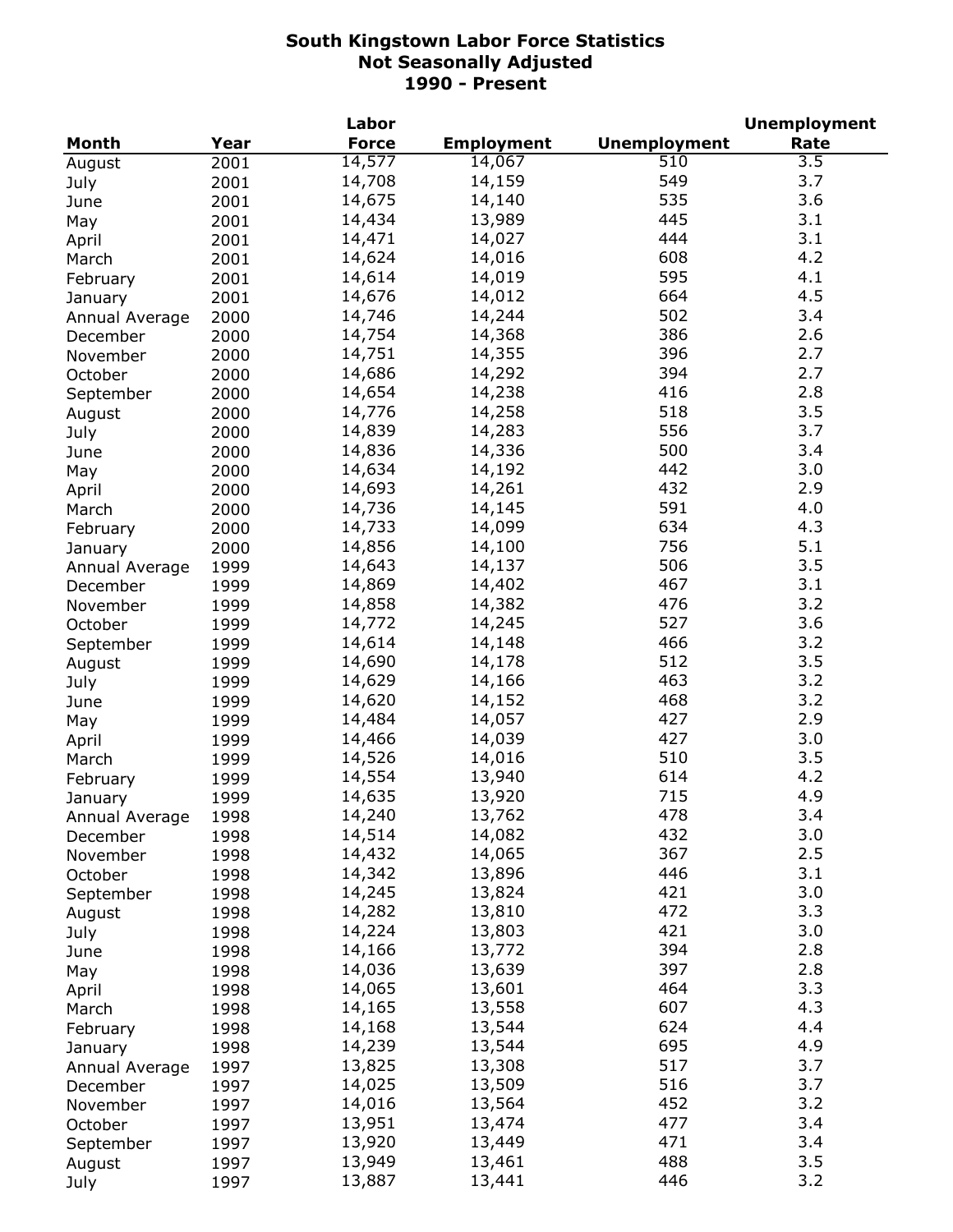|                |      | Labor        |                   |                     | <b>Unemployment</b> |
|----------------|------|--------------|-------------------|---------------------|---------------------|
| <b>Month</b>   | Year | <b>Force</b> | <b>Employment</b> | <b>Unemployment</b> | Rate                |
| June           | 1997 | 13,821       | 13,347            | 474                 | 3.4                 |
| May            | 1997 | 13,643       | 13,200            | 443                 | 3.2                 |
| April          | 1997 | 13,657       | 13,167            | 490                 | 3.6                 |
| March          | 1997 | 13,723       | 13,093            | 630                 | 4.6                 |
| February       | 1997 | 13,650       | 13,006            | 644                 | 4.7                 |
| January        | 1997 | 13,649       | 12,982            | 667                 | 4.9                 |
| Annual Average | 1996 | 13,326       | 12,857            | 469                 | 3.5                 |
| December       | 1996 | 13,595       | 13,094            | 501                 | 3.7                 |
| November       | 1996 | 13,616       | 13,128            | 488                 | 3.6                 |
| October        | 1996 | 13,478       | 13,067            | 411                 | 3.0                 |
|                |      | 13,365       | 12,976            | 389                 | 2.9                 |
| September      | 1996 | 13,370       | 12,964            | 406                 | 3.0                 |
| August         | 1996 |              |                   | 410                 | 3.1                 |
| July           | 1996 | 13,325       | 12,915            |                     |                     |
| June           | 1996 | 13,292       | 12,923            | 369                 | 2.8                 |
| May            | 1996 | 13,166       | 12,766            | 400                 | 3.0                 |
| April          | 1996 | 13,089       | 12,696            | 393                 | 3.0                 |
| March          | 1996 | 13,214       | 12,659            | 555                 | 4.2                 |
| February       | 1996 | 13,236       | 12,594            | 642                 | 4.9                 |
| January        | 1996 | 13,167       | 12,502            | 665                 | 5.1                 |
| Annual Average | 1995 | 13,038       | 12,435            | 603                 | 4.6                 |
| December       | 1995 | 13,138       | 12,642            | 496                 | 3.8                 |
| November       | 1995 | 13,195       | 12,676            | 519                 | 3.9                 |
| October        | 1995 | 13,098       | 12,581            | 517                 | 3.9                 |
| September      | 1995 | 13,022       | 12,477            | 545                 | 4.2                 |
| August         | 1995 | 13,173       | 12,509            | 664                 | 5.0                 |
| July           | 1995 | 13,111       | 12,456            | 655                 | 5.0                 |
| June           | 1995 | 13,014       | 12,427            | 587                 | 4.5                 |
| May            | 1995 | 12,825       | 12,271            | 554                 | 4.3                 |
| April          | 1995 | 12,880       | 12,300            | 580                 | 4.5                 |
| March          | 1995 | 12,965       | 12,281            | 684                 | 5.3                 |
| February       | 1995 | 13,008       | 12,310            | 698                 | 5.4                 |
| January        | 1995 | 13,027       | 12,289            | 738                 | 5.7                 |
| Annual Average | 1994 | 13,198       | 12,612            | 586                 | 4.4                 |
| December       | 1994 | 13,202       | 12,725            | 477                 | 3.6                 |
| November       | 1994 | 13,272       | 12,777            | 495                 | 3.7                 |
| October        | 1994 | 13,232       | 12,696            | 536                 | 4.1                 |
|                | 1994 | 13,088       | 12,601            | 487                 | 3.7                 |
| September      |      | 13,273       | 12,687            | 586                 | 4.4                 |
| August         | 1994 |              | 12,647            | 552                 | 4.2                 |
| July           | 1994 | 13,199       |                   | 491                 | 3.7                 |
| June           | 1994 | 13,163       | 12,672<br>12,547  | 476                 | 3.7                 |
| May            | 1994 | 13,023       |                   |                     |                     |
| April          | 1994 | 13,062       | 12,491            | 571                 | 4.4                 |
| March          | 1994 | 13,206       | 12,463            | 743                 | 5.6                 |
| February       | 1994 | 13,290       | 12,533            | 757                 | 5.7                 |
| January        | 1994 | 13,358       | 12,502            | 856                 | 6.4                 |
| Annual Average | 1993 | 13,114       | 12,418            | 696                 | 5.3                 |
| December       | 1993 | 13,110       | 12,492            | 618                 | 4.7                 |
| November       | 1993 | 13,129       | 12,515            | 614                 | 4.7                 |
| October        | 1993 | 13,089       | 12,457            | 632                 | 4.8                 |
| September      | 1993 | 13,048       | 12,434            | 614                 | 4.7                 |
| August         | 1993 | 13,228       | 12,566            | 662                 | 5.0                 |
| July           | 1993 | 13,219       | 12,569            | 650                 | 4.9                 |
| June           | 1993 | 13,302       | 12,551            | 751                 | 5.6                 |
| May            | 1993 | 13,034       | 12,389            | 645                 | 4.9                 |